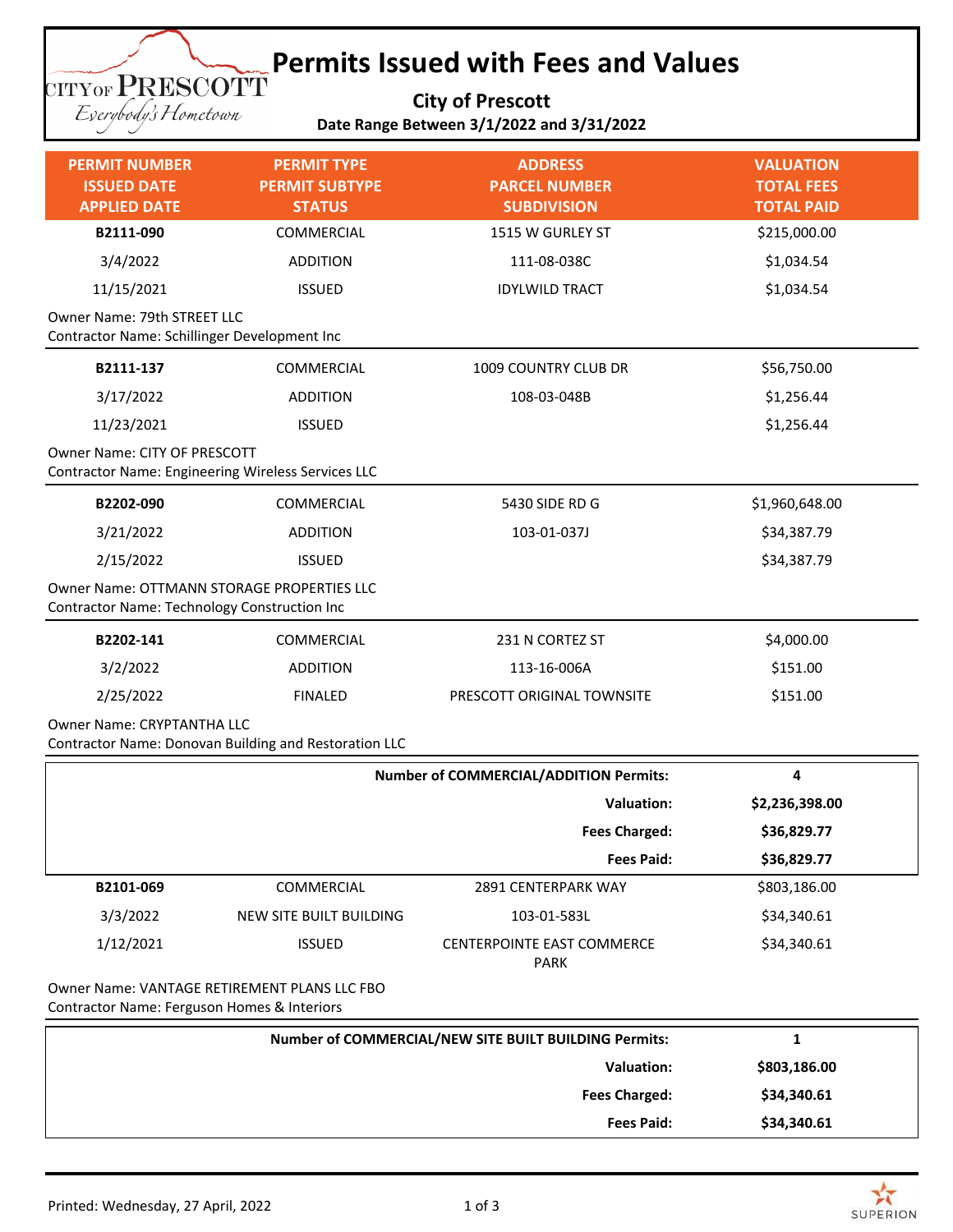## **Permits Issued with Fees and Values**

**City of Prescott Date Range Between 3/1/2022 and 3/31/2022**

| B2111-038                                                                          | COMMERCIAL                                          | 1290 WHITE SPAR RD                                                  | \$50,000.00  |
|------------------------------------------------------------------------------------|-----------------------------------------------------|---------------------------------------------------------------------|--------------|
| 3/9/2022                                                                           | TENANT IMPROVEMENT AND<br>REMODEL                   | 107-15-043G                                                         | \$282.80     |
| 11/8/2021                                                                          | <b>ISSUED</b>                                       |                                                                     | \$282.80     |
| <b>Owner Name: PAIX LLC</b><br>Contractor Name: Prescon Enterprises LLC            |                                                     |                                                                     |              |
| B2112-125                                                                          | COMMERCIAL                                          | 212 W GURLEY ST                                                     | \$20,000.00  |
| 3/9/2022                                                                           | TENANT IMPROVEMENT AND<br>REMODEL                   | 113-15-093C                                                         | \$146.12     |
| 12/23/2021                                                                         | <b>FINALED</b>                                      | PRESCOTT ORIGINAL TOWNSITE<br>REPLAT OF LOTS 21A AND 21B BLOCK<br>7 | \$146.12     |
| Owner Name: YORKCO LLC<br><b>Contractor Name: Trinity Builders Inc</b>             |                                                     |                                                                     |              |
| B2201-034                                                                          | COMMERCIAL                                          | 802 VALLEY ST A                                                     | \$6,500.00   |
| 3/1/2022                                                                           | TENANT IMPROVEMENT AND<br><b>REMODEL</b>            | 111-11-126A                                                         | \$254.23     |
| 1/8/2022                                                                           | <b>ISSUED</b>                                       | <b>GARDENLAND TRACT</b>                                             | \$254.23     |
| <b>Owner Name: TDH Investments</b>                                                 | Contractor Name: Desert Development and Design Corp |                                                                     |              |
| B2201-040                                                                          | COMMERCIAL                                          | 201 N MONTEZUMA ST                                                  | \$100,000.00 |
| 3/29/2022                                                                          | TENANT IMPROVEMENT AND<br>REMODEL                   | 113-15-071A                                                         | \$510.60     |
| 1/11/2022                                                                          | <b>ISSUED</b>                                       | PRESCOTT ORIGINAL TOWNSITE<br>REPLAT LOTS 6, 8, 10,                 | \$510.60     |
| Owner Name: City of Prescott<br><b>Contractor Name: Haley Construction Company</b> |                                                     |                                                                     |              |
| B2201-106                                                                          | COMMERCIAL                                          | 1523 W GURLEY ST                                                    | \$64,000.00  |
| 3/25/2022                                                                          | TENANT IMPROVEMENT AND<br>REMODEL                   | 111-08-038C                                                         | \$346.58     |
| 1/20/2022                                                                          | <b>ISSUED</b>                                       | <b>IDYLWILD TRACT</b>                                               | \$346.58     |
| Owner Name: 79th STREET LLC<br>Contractor Name: Schillinger Development Inc        |                                                     |                                                                     |              |
| B2201-129                                                                          | COMMERCIAL                                          | 135 S GRANITE ST                                                    | \$400,000.00 |
| 3/30/2022                                                                          | TENANT IMPROVEMENT AND<br>REMODEL                   | 109-02-006B                                                         | \$1,877.40   |
| 1/25/2022                                                                          | <b>ISSUED</b>                                       | PRESCOTT ORIGINAL TOWNSITE<br>REPLAT BLOCK 13 LOTS 4-9              | \$1,877.40   |
| Owner Name: CITY OF PRESCOTT                                                       |                                                     |                                                                     |              |

Contractor Name: F C I CONSTRUCTORS INC

**Number of COMMERCIAL/TENANT IMPROVEMENT AND REMODEL Permits: 6**

**CITYOF PRESCOTT** Everybody's Hometown